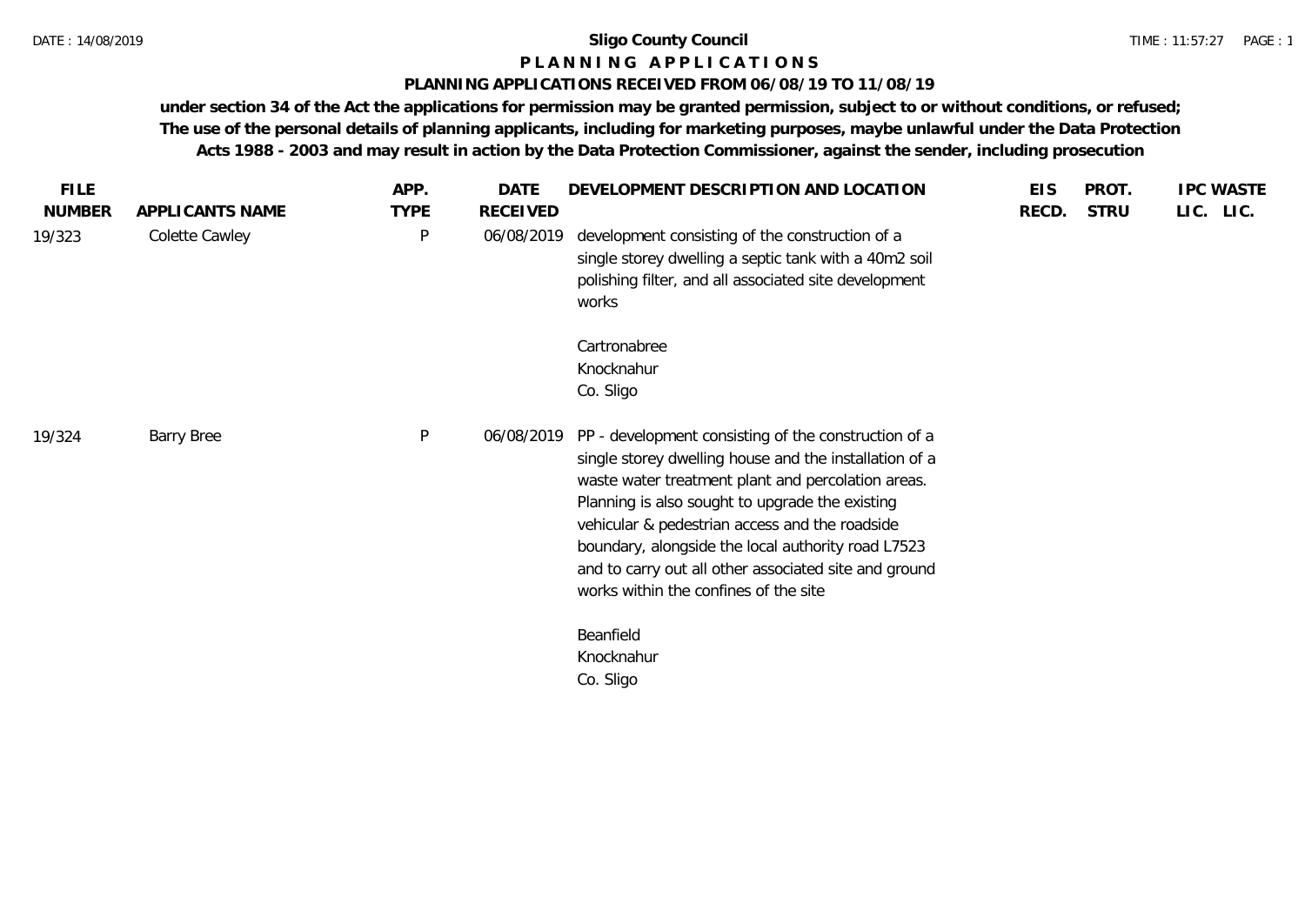### **P L A N N I N G A P P L I C A T I O N S**

### **PLANNING APPLICATIONS RECEIVED FROM 06/08/19 TO 11/08/19**

**under section 34 of the Act the applications for permission may be granted permission, subject to or without conditions, or refused; The use of the personal details of planning applicants, including for marketing purposes, maybe unlawful under the Data Protection Acts 1988 - 2003 and may result in action by the Data Protection Commissioner, against the sender, including prosecution**

| <b>FILE</b>   |                       | APP.        | <b>DATE</b>     | DEVELOPMENT DESCRIPTION AND LOCATION                                                                                                                                                                                                                     | <b>EIS</b> | PROT.       | <b>IPC WASTE</b> |
|---------------|-----------------------|-------------|-----------------|----------------------------------------------------------------------------------------------------------------------------------------------------------------------------------------------------------------------------------------------------------|------------|-------------|------------------|
| <b>NUMBER</b> | APPLICANTS NAME       | <b>TYPE</b> | <b>RECEIVED</b> |                                                                                                                                                                                                                                                          | RECD.      | <b>STRU</b> | LIC. LIC.        |
| 19/325        | Noel & Val Kennedy    | P           | 06/08/2019      | development consisting of 1. Construct bedroom<br>extension to the east side of the existing dwelling.<br>2. Construct living room extension to the west side<br>of existing dwelling. 3. Install Wastewater<br>Treatment System and polishing filter    |            |             |                  |
|               |                       |             |                 | Farranyharpy<br>Skreen<br>Co. Sligo                                                                                                                                                                                                                      |            |             |                  |
| 19/326        | Dixons Carphone Group | P           | 07/08/2019      | development consisting of 10 No external<br>condenser's and 1 No air Handling Unit within a<br>2.1m high palisade fence compound, within the<br>service yard, rear of Unit 4.<br>Unit $4,$<br>Sligo Retail Park,<br>Carraroe,<br>Sligo (off Pearse Road) |            |             |                  |
| 19/327        | Daniel Ryan           | $\circ$     | 08/08/2019      | development consisting of construction of a dwelling<br>house, effluent treatment unit and raised polishing<br>filter and new entrance together with all ancillary site<br>works and services.<br>Powellsborough,<br>Tubbercurry,<br>Co Sligo            |            |             |                  |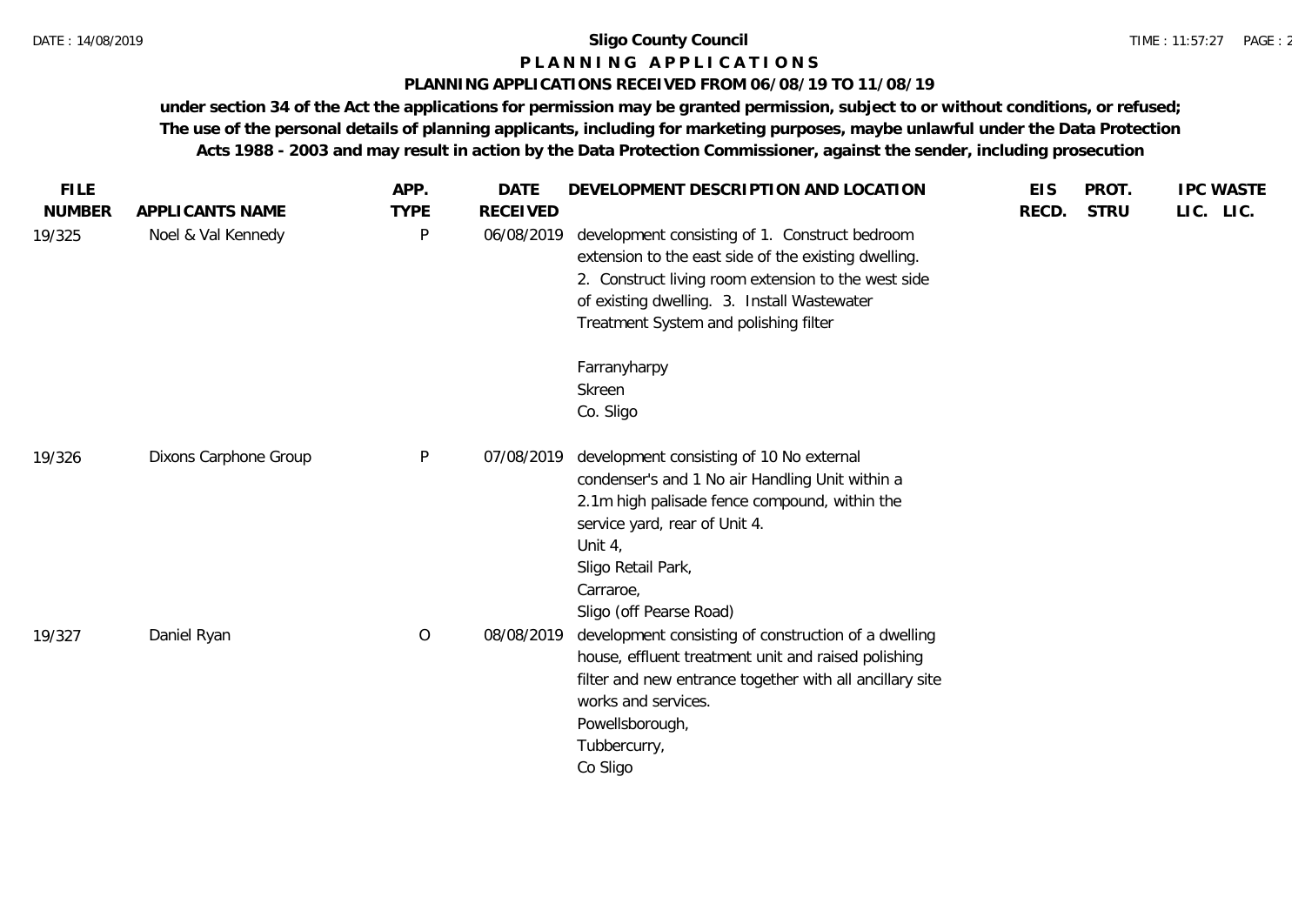### **P L A N N I N G A P P L I C A T I O N S**

### **PLANNING APPLICATIONS RECEIVED FROM 06/08/19 TO 11/08/19**

**under section 34 of the Act the applications for permission may be granted permission, subject to or without conditions, or refused; The use of the personal details of planning applicants, including for marketing purposes, maybe unlawful under the Data Protection Acts 1988 - 2003 and may result in action by the Data Protection Commissioner, against the sender, including prosecution**

| <b>FILE</b>   |                                     | APP.         | <b>DATE</b> | DEVELOPMENT DESCRIPTION AND LOCATION                                                                                                                                                            | <b>EIS</b> | PROT.       | <b>IPC WASTE</b> |
|---------------|-------------------------------------|--------------|-------------|-------------------------------------------------------------------------------------------------------------------------------------------------------------------------------------------------|------------|-------------|------------------|
| <b>NUMBER</b> | APPLICANTS NAME                     | <b>TYPE</b>  | RECEIVED    |                                                                                                                                                                                                 | RECD.      | <b>STRU</b> | LIC. LIC.        |
| 19/328        | Richard, Glenn & Avril<br>Patterson | P            | 09/08/2019  | development consisting of the construction of a<br>slatted cubicle shed with underground slurry storage<br>tank along with all associated site works.<br>Kiltycooley Td.,<br>Drum,<br>Co. Sligo |            |             |                  |
| 19/329        | Fran Murray                         | $\mathsf{R}$ | 09/08/2019  | development consisting of retention to alterations to<br>front porch and velux roof window on front<br>elevation to an existing dwelling.<br>Oakfield,<br>Co Sligo,<br>F91 K443                 |            |             |                  |
|               | Total: 7                            |              |             |                                                                                                                                                                                                 |            |             |                  |

\*\*\* END OF REPORT \*\*\*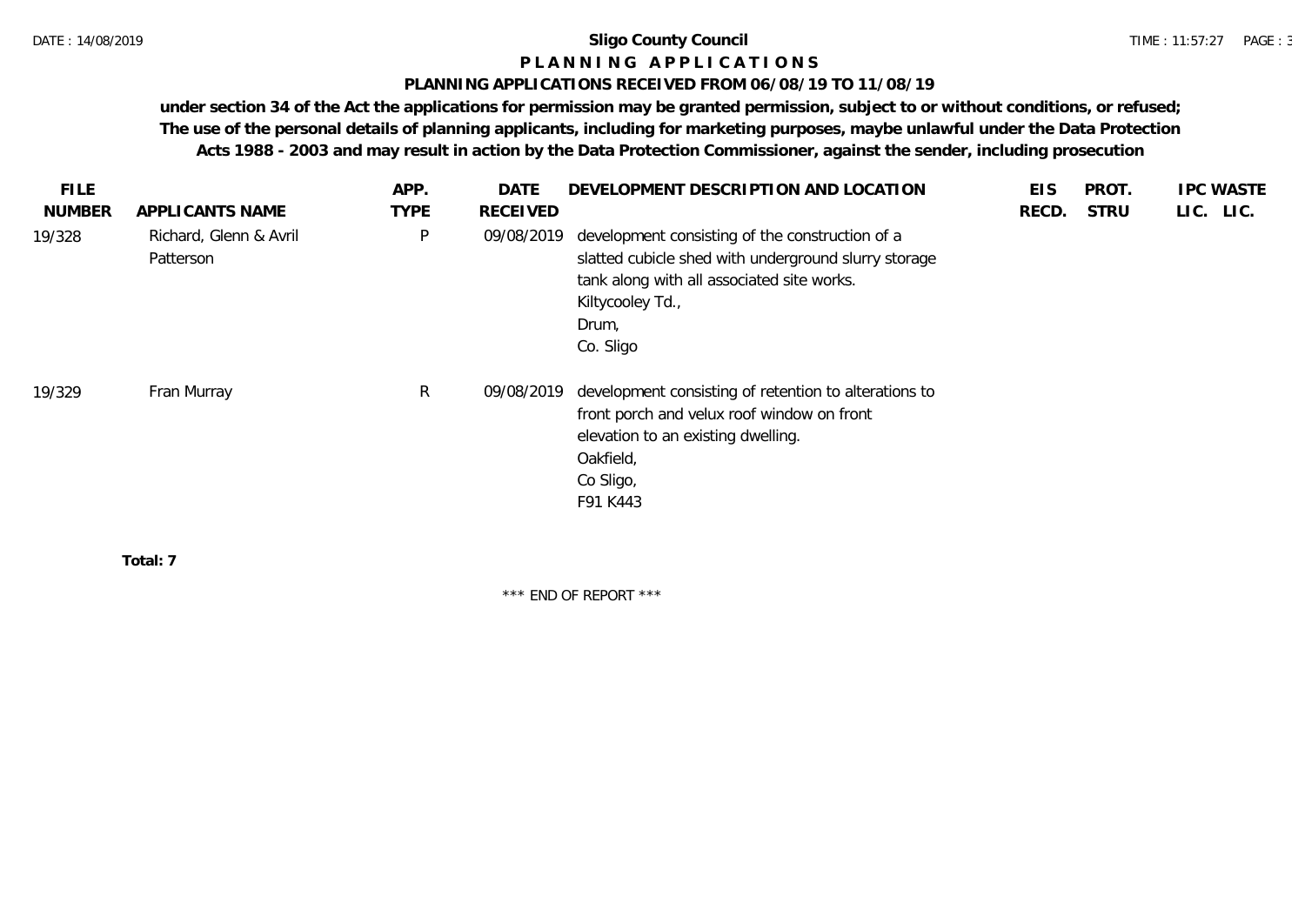# **P L A N N I N G A P P L I C A T I O N S**

## **PLANNING APPLICATIONS GRANTED FROM 06/08/2019 TO 11/08/2019**

**in deciding a planning application the planning authority, in accordance with section 34(3) of the Act, has had regard to submissions or observations recieved in accordance with these Regulations;**

**The use of the personal details of planning applicants, including for marketing purposes, maybe unlawful under the Data Protection Acts 1988 - 2003 and may result in action by the Data Protection Commissioner, against the sender, including prosecution.**

| <b>FILE</b>   |                                                        | APP.        | DATE            |                                                                                                                                                                                                                                                                                                                                                                                                                                 | M.O.       | M.O.          |
|---------------|--------------------------------------------------------|-------------|-----------------|---------------------------------------------------------------------------------------------------------------------------------------------------------------------------------------------------------------------------------------------------------------------------------------------------------------------------------------------------------------------------------------------------------------------------------|------------|---------------|
| <b>NUMBER</b> | APPLICANTS NAME                                        | <b>TYPE</b> | <b>RECEIVED</b> | DEVELOPMENT DESCRIPTION AND LOCATION                                                                                                                                                                                                                                                                                                                                                                                            | DATE       | <b>NUMBER</b> |
| 19/85         | Sean Herron on behalf of St. Molaise<br>Gaels GAA Club | P           | 13/03/2019      | development consisting of (a) a perimeter walkway to the<br>training pitch and main playing pitch and (b) 6m high<br>public lighting fixtures at 30m spacing or thereabouts to<br>the perimeter walkway together with all associated site<br>works.<br>Monsignor Hynes Park,<br>Grange Td.<br>Grange,<br>Co. Sligo                                                                                                              | 08/08/2019 | P382/19       |
| 19/178        | Aishling & Graham McLoughlin                           | P           | 08/05/2019      | for development consisting of (a) demolish existing<br>single storey detached dwelling house and storage sheds,<br>(b) construct a replacement storey and a half detached<br>dwelling house, (c) install a waste water treatment<br>system with percolation area, (d) decommission existing<br>septic tank on site, (e) carry out all associated site<br>development works and services<br>Kinkillew<br>Riverstown<br>Co. Sligo | 08/08/2019 | P385/19       |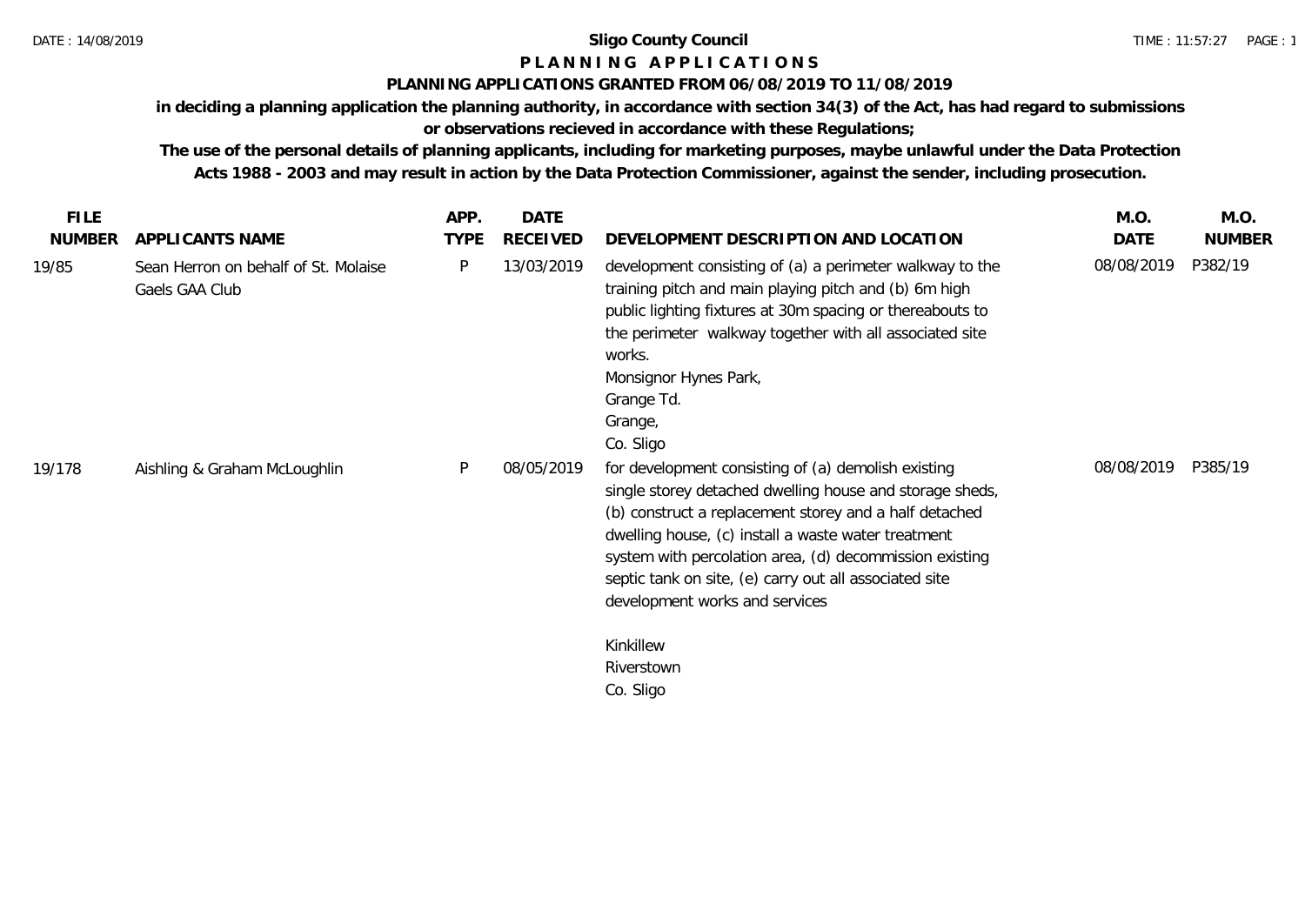# **P L A N N I N G A P P L I C A T I O N S**

### **PLANNING APPLICATIONS GRANTED FROM 06/08/2019 TO 11/08/2019**

**in deciding a planning application the planning authority, in accordance with section 34(3) of the Act, has had regard to submissions or observations recieved in accordance with these Regulations;**

**The use of the personal details of planning applicants, including for marketing purposes, maybe unlawful under the Data Protection Acts 1988 - 2003 and may result in action by the Data Protection Commissioner, against the sender, including prosecution.**

| FILE.<br><b>NUMBER</b> | APPLICANTS NAME       | APP.<br><b>TYPE</b> | <b>DATE</b><br><b>RECEIVED</b> | DEVELOPMENT DESCRIPTION AND LOCATION                                                                                                                                                                                                                                                                                                                          | M.O.<br>DATE | M.O.<br><b>NUMBER</b> |
|------------------------|-----------------------|---------------------|--------------------------------|---------------------------------------------------------------------------------------------------------------------------------------------------------------------------------------------------------------------------------------------------------------------------------------------------------------------------------------------------------------|--------------|-----------------------|
| 19/248                 | Michael & Ann Maloney | P                   | 21/06/2019                     | for development consisting of alterations to the existing<br>dwelling, consisting of converting the attic space to<br>include storage, a mezzanine and patio/balcony area                                                                                                                                                                                     | 07/08/2019   | P381/19               |
| 19/250                 | Ger & Denise Canning  |                     | 24/06/2019                     | No. 26 Marella<br>Bartragh Td<br>Enniscrone<br>Co. Sligo<br>development consisting of (1) construction of a single<br>storey extension to rear and 2 storey extension to the<br>side of existing dweling house with associated works. (2)<br>Retention of porch contructed to front of existing<br>dwelling house with associated works.<br>Oakfield<br>Sligo | 08/08/2019   | P384/19               |

**Total: 4**

\*\*\* END OF REPORT \*\*\*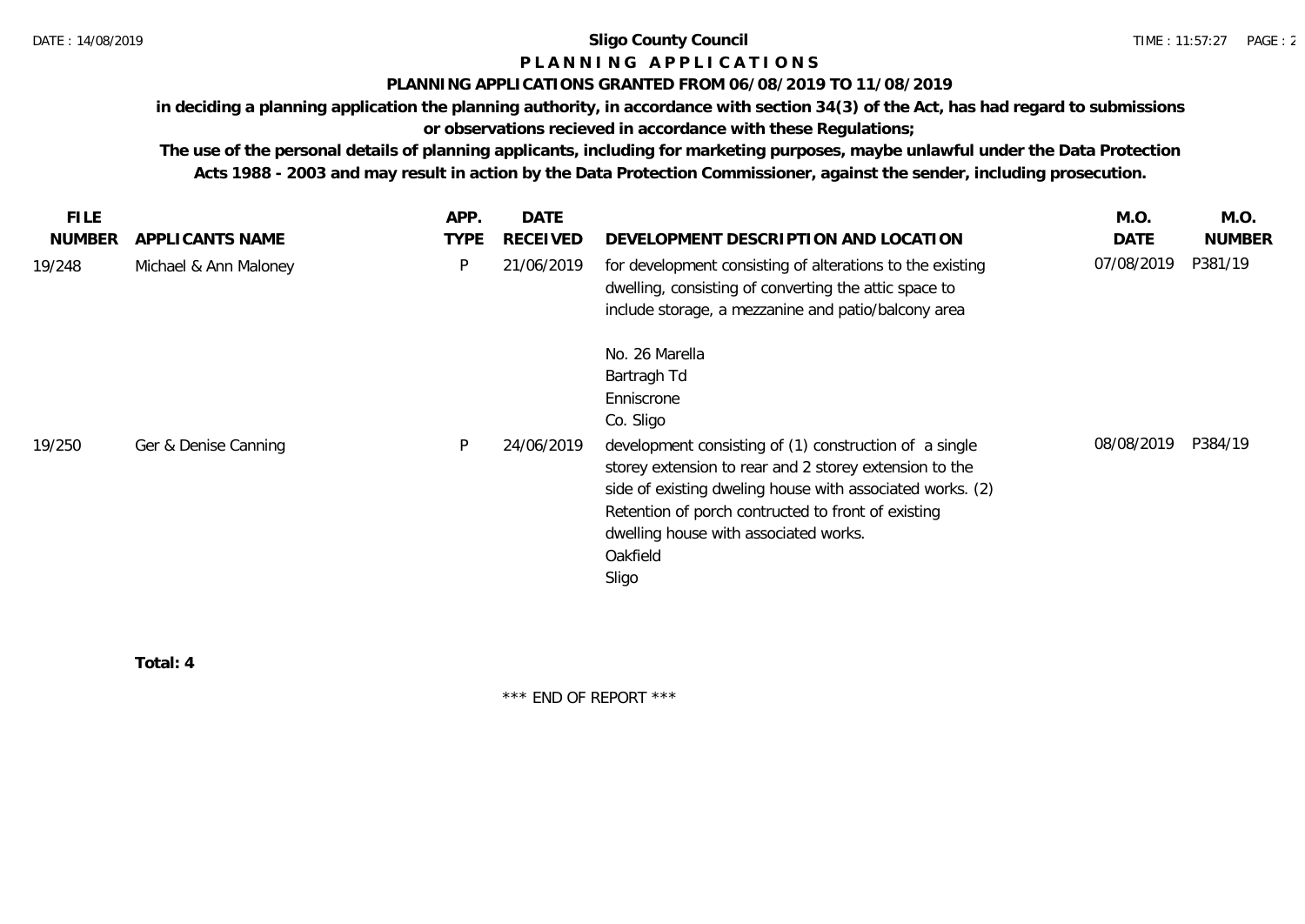## **P L A N N I N G A P P L I C A T I O N S**

#### **PLANNING APPLICATIONS REFUSED FROM 06/08/2019 TO 11/08/2019**

**in deciding a planning application the planning authority, in accordance with section 34(3) of the Act, has had regard to submissions or observations recieved in accordance with these Regulations;**

**The use of the personal details of planning applicants, including for marketing purposes, maybe unlawful under the Data Protection Acts 1988 - 2003 and may result in action by the Data Protection Commissioner, against the sender, including prosecution.**

| <b>FILE</b>   |                            | <b>ADD</b><br>¬ เ⊥ | $\Gamma$ $\Lambda$ $\Gamma$<br>DAI | OPMENT DESCRIPTION AND<br>$\sim$ $\sim$<br>)FVF' | IVI.U            | M.O           |
|---------------|----------------------------|--------------------|------------------------------------|--------------------------------------------------|------------------|---------------|
| <b>NUMBER</b> | <b>ICANTS NAME</b><br>APP' | <b>TYPF</b>        | <b>RECEIVED</b>                    | <b>LOCATION</b>                                  | DAT <sup>®</sup> | <b>NUMBEF</b> |

/

**Total: 0**

\*\*\* END OF REPORT \*\*\*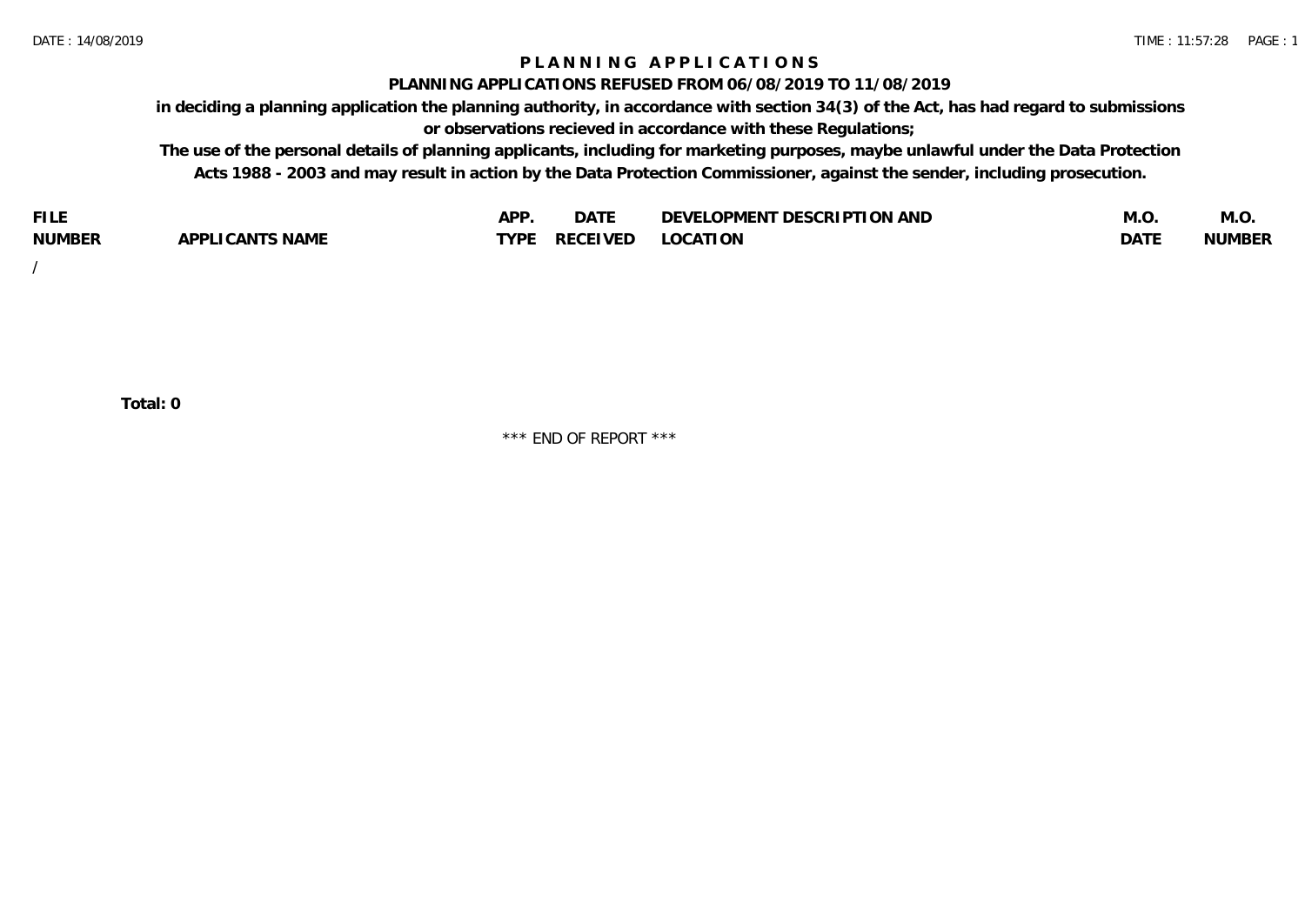# **A N B O R D P L E A N A L A APPEAL DECISIONS NOTIFIED FROM 06/08/2019 TO 11/08/2019**

| <b>FILE</b> | APPLICANTS NAME<br>NUMBER AND ADDRESS | APP.<br><b>TYPE</b> | <b>DECISON</b><br>DATE | L.A.<br>DEC. | DEVELOPMENT DESCRIPTION AND LOCATION | B.P.<br>DEC. DATE | <b>DECISION</b> |
|-------------|---------------------------------------|---------------------|------------------------|--------------|--------------------------------------|-------------------|-----------------|
|             | Total:                                | 0                   |                        |              |                                      |                   |                 |

**\*\*\*\*\*\*\*\*\*\*\*\* END OF REPORT \*\*\*\*\*\*\*\*\*\*\*\***